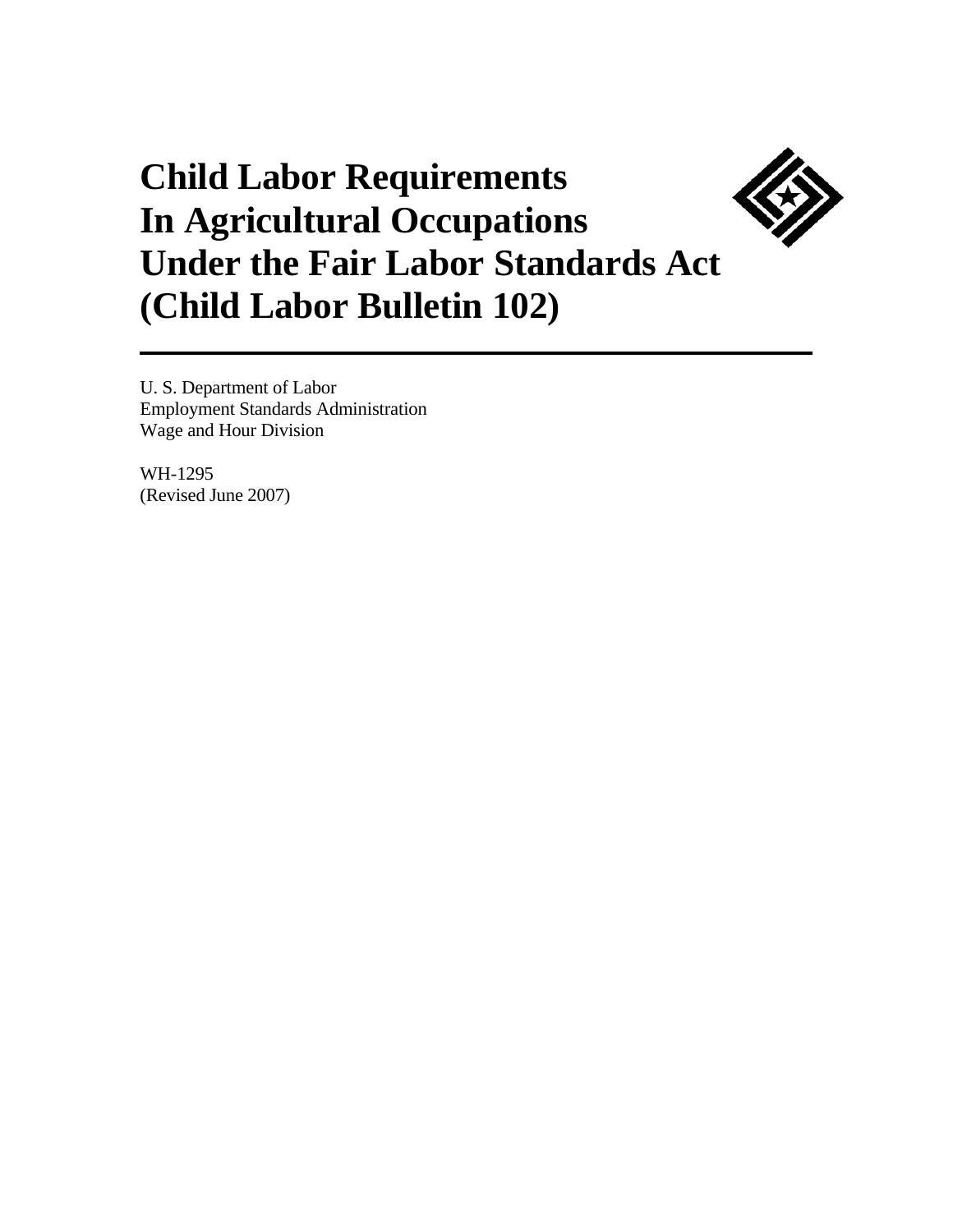

The Department of Labor is providing this information as a public service. This information and related materials are presented to give the public access to information on Department of Labor programs. You should be aware that, while we try to keep the information timely and accurate, there will often be a delay between official publications of the materials and the modification of these pages. Therefore, we make no express or implied guarantees. The *Federal Register* and the *Code of Federal Regulations* remain the official source for regulatory information published by the Department of Labor. We will make every effort to correct errors brought to our attention.

Material contained in this publication is in the public domain and may be reproduced, fully or partially, without permission of the Federal Government. Source credit is requested but not required. Permission is required only to reproduce any copyrighted material contained herein.

This publication is available on the Internet on the Wage and Hour Division Home Page at the following address: **www.wagehour.dol.gov**

This material may be obtained in alternative format (Large Print, Braille, Audio Tape or Disc), upon request, by calling (202) 693-0023.

TTY/TTD callers may dial toll-free (877) 889-5627 to ask for information or request materials in alternative format. A customer service representative is available to assist you with referral information from 8am to 5pm **in your own time zone.**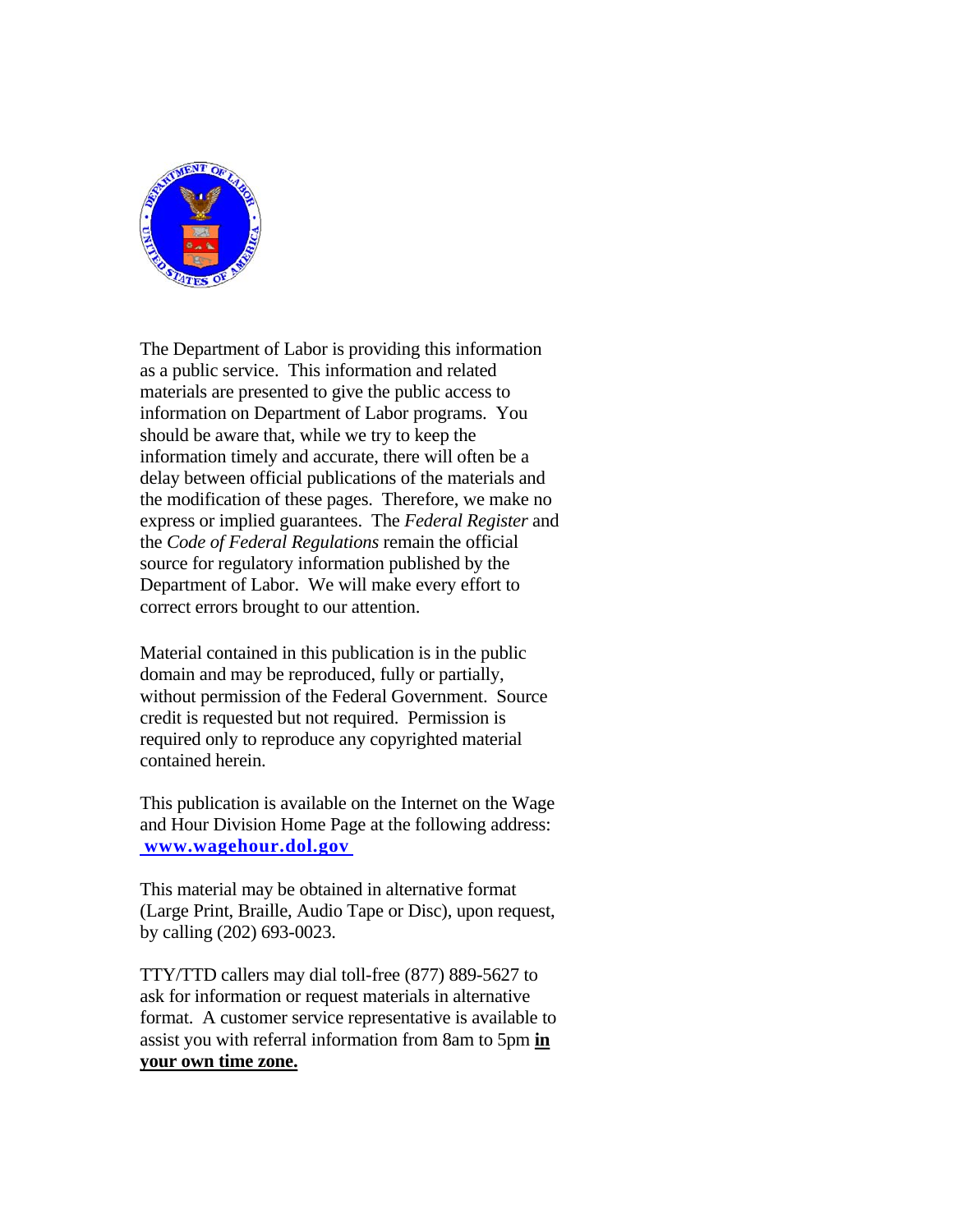| <b>Contents</b>                                                 |   |  |
|-----------------------------------------------------------------|---|--|
| <b>Federal Child Labor Laws</b>                                 |   |  |
| Coverage of the Federal Child Labor Provisions                  |   |  |
| Parental Exemption from the Agricultural Provisions of the FLSA | 3 |  |
| Minimum Age Standards for Agricultural Employment               | 3 |  |
| Wage Payments to Young Workers on Farms                         | 3 |  |
| School Hours and Employment in Agriculture                      |   |  |
| The Hazardous Occupations Orders for Agricultural Employment    |   |  |
| Exemptions from Hazardous Occupations Order in Agriculture      | 5 |  |
| <b>Student-Learners</b>                                         | 5 |  |
| 4-H Federal Extension Service Training Program                  |   |  |
| <b>Vocational Agriculture Training Program</b>                  |   |  |
| <b>Age Certificates</b>                                         |   |  |
| Recordkeeping for Employment of Minors in Agriculture           |   |  |
| Enforcement of the Federal Child Labor Provisions               | 8 |  |
| Penalties for Violation                                         | 8 |  |
| <b>Additional Information</b>                                   | 9 |  |

# **FEDERAL CHILD LABOR LAWS**

The Federal child labor provisions, authorized by the Fair Labor Standards Act (FLSA) of 1938, were enacted to ensure that when young people work, the work is safe and does not jeopardize their health, well-being or educational opportunities. By knowing, minimum wage, overtime, ages and conditions under understanding and complying with these provisions, agricultural employers, parents, and teachers can help working teens enjoy those safe, positive, early work experiences that can be so important to their development.  $\alpha$  discrimination protections

## **CHILD LABOR BULLETIN No. 102**

This booklet is a guide to the provisions of the FLSA (also known as the "Wage-Hour Law") which applies to minors employed in *agricultural* occupations. In addition to child labor provisions, the FLSA contains provisions on and recordkeeping.

See *Child Labor Bulletin No. 101* for information regarding the employment of minors in nonagricultural occupations.

## **OTHER CHILD LABOR LAWS**

Other Federal and State laws may have higher standards. When these apply, the more stringent standard must be observed. All States have child labor laws and compulsory school attendance laws, and also establish the minimum which youths may operate motor vehicles.

Unless otherwise exempt, a covered minor employee is entitled to receive the same minimum wage, overtime, occupational safety and health, and nonas adult workers.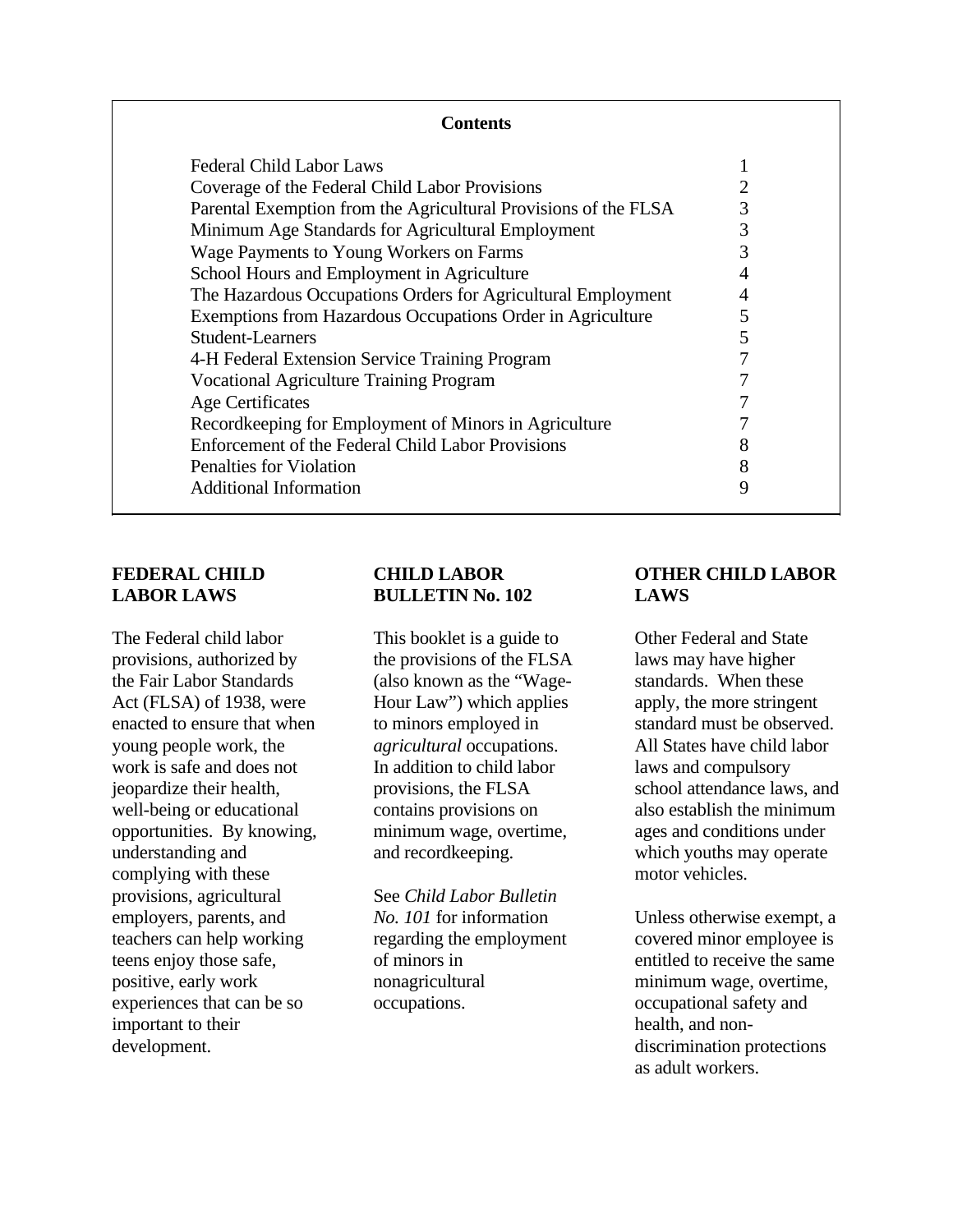#### **Coverage of the Federal Child Labor Provisions**

The FLSA establishes minimum ages for covered employment in agriculture unless a specific exemption applies. Employees of farms are subject to FLSA's child labor provisions if they are individually engaged in interstate commerce or in the production of goods for interstate commerce. An employee shall be deemed to have been engaged in the production of goods if such employee was employed in producing, manufacturing, mining, handling, transporting, or in any other manner working on such goods, or in any closely related process or occupation directly essential to the production thereof. In addition, all employees of a farm are covered under the FLSA on an enterprise basis if the annual gross volume of sales made or business done by the enterprise that owns the farm is not less than \$500,000 (exclusive of excise taxes at the retail level that are separately stated) and the enterprise employs workers engaged in commerce, or the production of goods for commerce, or who handle goods that have moved in commerce. Such covered employees include workers employed directly by the farmer, or by a covered contractor hired by the farmer, who:

- cultivate the soil or grow or harvest crops;
- raise livestock, bees, fur-bearing animals, or poultry;
- perform work which is incidental to the farming operations of that farm (such as threshing grain grown on that farm);
- work off the farm as employees of the farmer performing work which is incidental to the farming operations of that farm (such as delivering produce to market by truck).

Migrant and seasonal agricultural employees, regardless of their age and whether hired directly by the farmer or provided by a farm labor contractor – when covered by the FLSA – are entitled to the same protections as other farm workers. Both the farmer and the farm labor contractor may be jointly responsible for compliance with the minimum wage and child labor provisions of the FLSA.

Some farm employees may not be performing agricultural work, but may still be subject to the provisions of the FLSA. Please check *Child Labor Bulletin 101, Child Labor Requirements in Nonagricultural Occupations under the Fair Labor Standards Act,* for additional information.

Young entrepreneurs who cut their neighbor's lawn or perform babysitting on a casual basis for farmers are not covered under the FLSA.

For more information regarding the coverage of farms under FLSA, see *Agricultural Employers under the Fair Labor Standards Act (FLSA), Fact Sheet No. 12,* located on the Department's Website at http://www.dol.gov/ whd/regs/compliance/whdfs12.htm

## **The Federal Child Labor Provisions in Agriculture Do Not:**

- require minors to obtain "working" papers" or "work permits," though some States do;
- limit the number of hours or times of day (other than outside of school hours) that young farm workers may legally work, though a few States do.

Check with the applicable State Department of Labor for guidance concerning State laws. These Offices can be located at www.youthrules.dol.gov.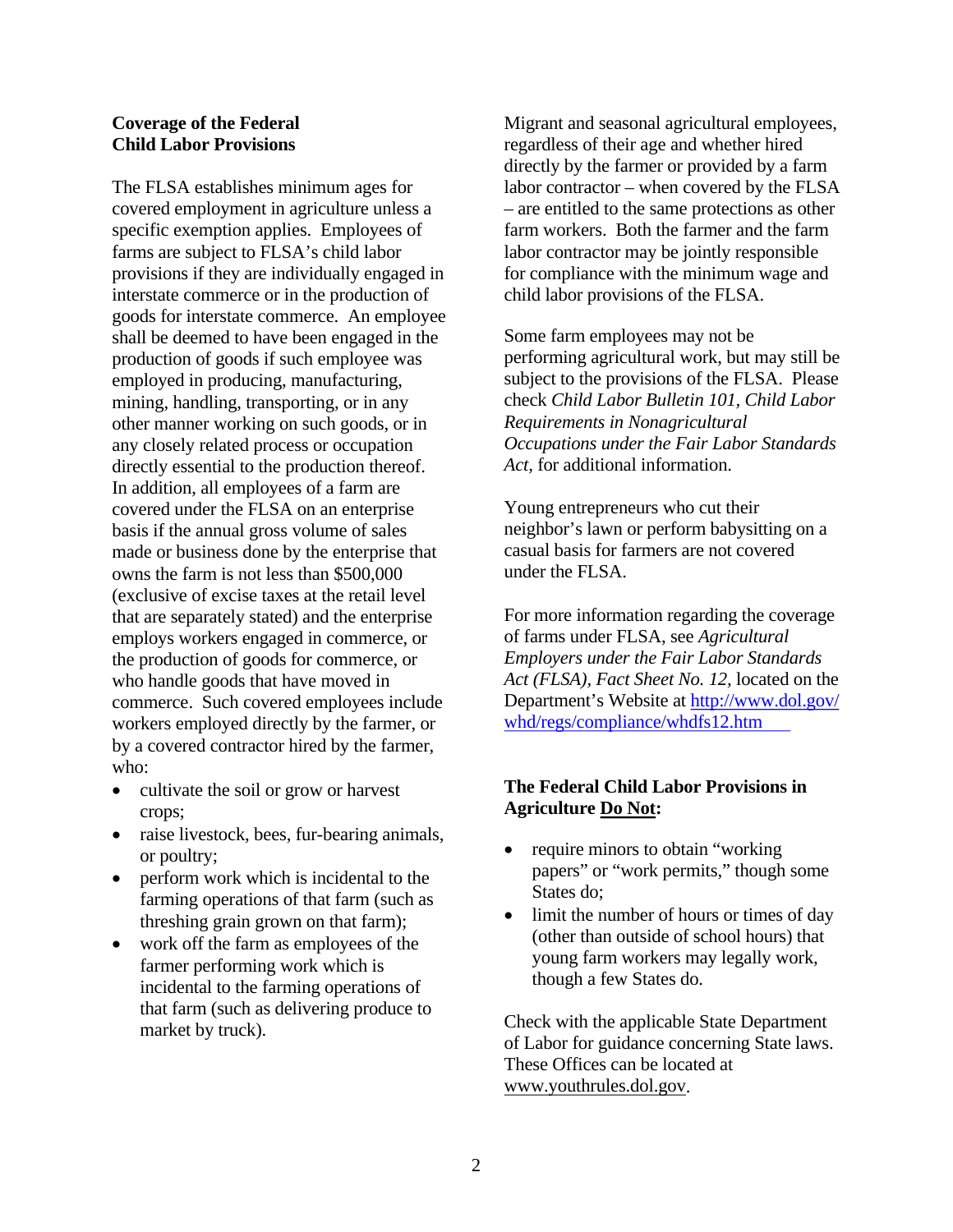#### **Parental Exemption from the Agricultural Provisions of the FLSA**

A child of any age may be employed by his or her parent or person standing in place of the parent at any time in any occupation on a farm owned or operated by that parent or person standing in place of that parent.

## **Minimum Age Standards for Agricultural Employment**

- **16** Minors who are at least 16 years of age may perform any farm job, including agricultural occupations declared hazardous by the Secretary of Labor, at any time, including during school hours.
- **14** Minimum age for employment outside of school hours in any agricultural occupation **except** those declared hazardous by the Secretary of Labor.
- **12** May be employed outside of school
- **&** hours with written parental consent or
- **13** on a farm where the minor's parent or person standing in place of the parents is also employed.

**Under** May be employed outside of

**12** school hours with parental consent on a farm where employees are exempt from the Federal minimum wage provisions.

These requirements are published in Section 570.2(b) of Part 570 of Title 29 of the Code of Federal Regulations

Although Section 13(c)(4) of the FLSA contains provisions allowing the Secretary of Labor to consider granting requests for waivers from employers that would permit local minors 10 and 11 years of age to be employed outside of school hours in the hand harvesting of crops under certain conditions, the Department has been enjoined from issuing such waivers (see National Ass'n of Farmworkers Organizations v. Marshall, 628 F.2d 604 [D.C. Cir. 1980]).

# **Wage Payments to Young Workers on Farms**

#### *Minimum Wage*

Covered minor employees must be paid at least the statutory minimum wage for all hours worked unless otherwise exempt or employed under conditions discussed below. The minor's pay may be computed on the basis of an hourly rate, a piece rate, a day rate, a salary, or any combination thereof – but the minor's hourly earnings must average at least the applicable minimum wage.

Employees under 20 years of age may be paid \$4.25 per hour during their first consecutive 90 calendar days of employment with an employer. Certain full-time students, student learners, apprentices and workers with disabilities may be paid less than the minimum wage under special certificates issued by the Department of Labor.

Under Section  $13(a)(6)(A)$  of the FLSA, any employer in agriculture who did not utilize more than 500 "man days" of agricultural labor in any calendar quarter of the preceding calendar year is exempt from the minimum wage and overtime pay provisions of the FLSA for the current calendar year. A "man day" is defined as any day during which an employee performs agricultural work for at least one hour.

#### *Overtime*

Agricultural employees are not subject to the overtime provisions of the FLSA [see Section 13(b)(12)].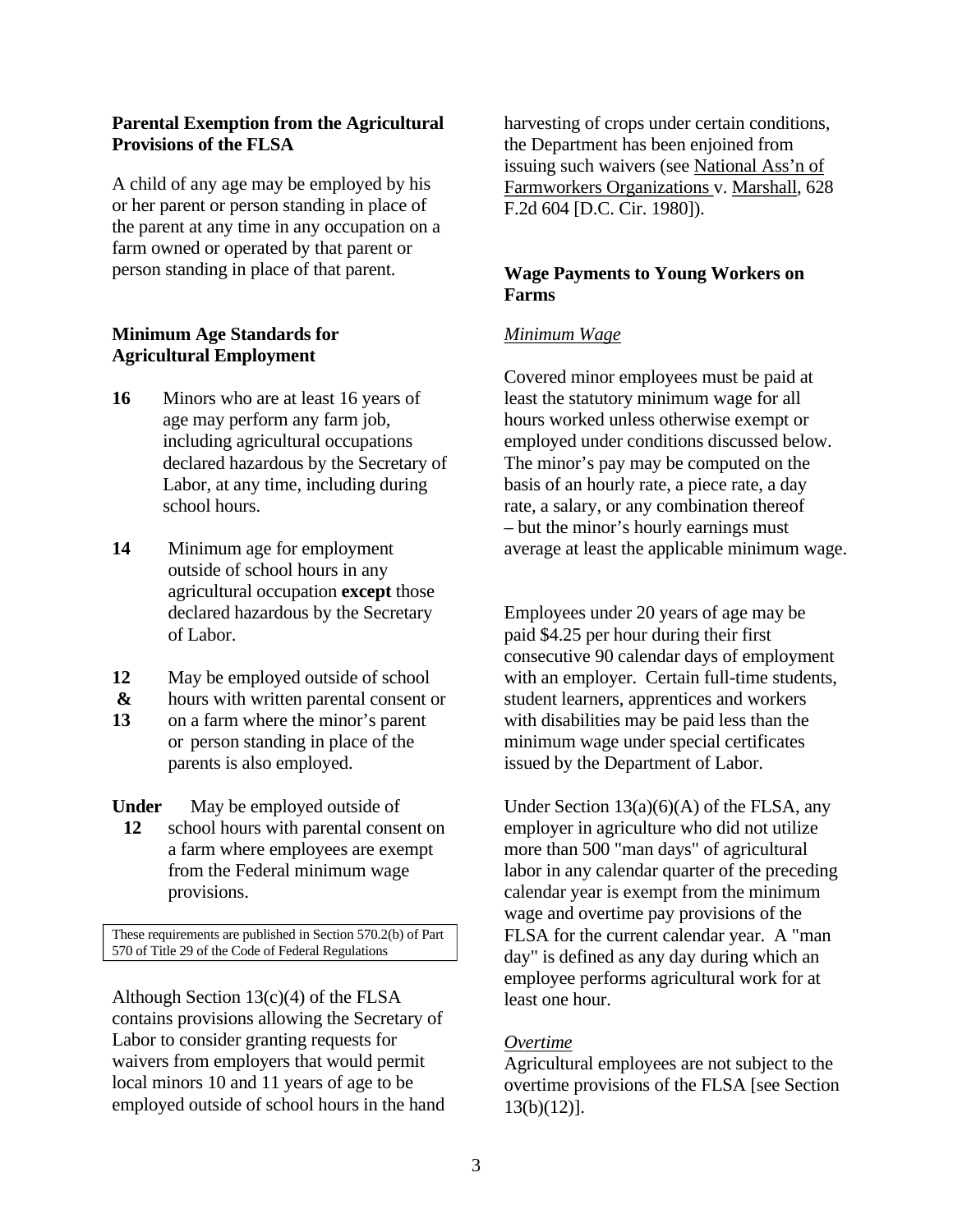#### **School Hours and Employment in Agriculture**

Minors under the age of 16 may not be employed during school hours unless employed by their parent or a person standing in place of their parent. The term *school hours* is defined as those set by the official calendar of the school district in which a minor is living while employed in agriculture. No exception may be made for the early release of individual children or any class or grade to work in agriculture. Work before or after school hours, during weekends, or on other days that the school does not assemble is considered outside school hours.

For example, if the school is in session from 9:00 a.m. until 3:00 p.m. in the school district where the minor is living while working on a farm, the minor may work only before 9:00 a.m. or after 3:00 p.m. on school days.

The requirement that minors be employed outside the school hours of the public school district in which the minor is living while employed in agriculture applies even if that minor does not attend public school. These hours apply when the minor attends a private or parochial school, is home schooled, or has completed his or her formal education.<sup>Ψ</sup>

A crew leader who takes young *migrant*  workers to an area where schools are open may not allow minors under 16 to work during the hours school is in session in the school district where the farm work is being done. *Seasonal* agricultural workers, who

return to their residences at the end of the day, are governed by the hours of the school district in which they reside when performing the work.

These provisions are discussed in Regulations, 29 CFR Part 570.123

# **The Hazardous Occupations Orders for Agricultural Employment (HO/As)**

The FLSA provides a minimum age of 16 years for any agricultural occupations which the Secretary of Labor finds and declares to be particularly hazardous for persons under the age of 16, or detrimental to their health and well-being. The Secretary of Labor has found and declared that the following occupations are hazardous for minors under 16 years of age.

- 1. Operating a tractor of over 20 powertake-off (PTO) horsepower, or connecting or disconnecting an implement or any of its parts to or from such a tractor.
- 2. Operating or assisting to operate (including starting, stopping, adjusting, feeding or any other activity involving physical contact associated with the operation) any of the following machines:
	- a. corn picker, cotton picker, grain combine, hay mower, forage harvester, hay baler, potato digger, mobile pea viner;
	- b. feed grinder, crop dryer, forage blower, auger conveyer, or the unloading mechanism of a nongravity-type self-unloading wagon or trailer; or
	- c. power post hole diggers, power post driver, or nonwalking type rotary tiller.
- 3. Operating or assisting to operate (including starting, stopping, adjusting,

<sup>Ψ</sup> Minors are exempted from this provision and may work during school hours if (1) they have been excused from compulsory school attendance by the State or other jurisdiction on religious grounds once they have reached a certain age (at least 14) and/or attained a certain grade level, and (2) they are employed in compliance with all the requirements of the State school attendance law.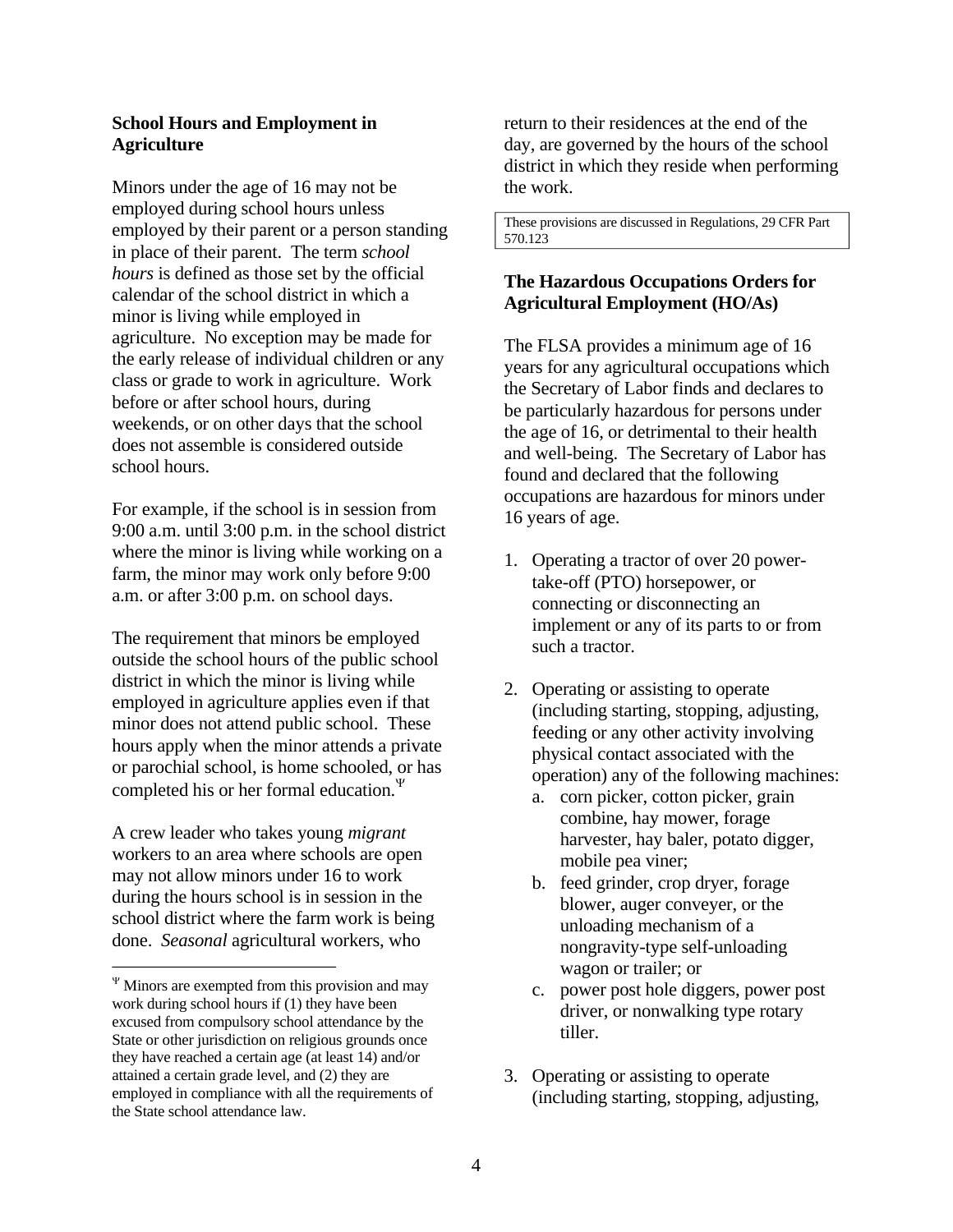feeding, or any other activity involving physical contact associated with the operation) any of the following machines:

- a. trencher or earthmoving equipment;
- b. forklift;
- c. potato combine; or
- d. power-driven circular, band, or chain saw.
- 4. Working on a farm in a yard, pen, or stall occupied by a:
	- a. bull, boar, or stud horse maintained for breeding purposes;
	- b. a sow with suckling pigs, or a cow with a newborn calf (with umbilical cord present).
- 5. Felling, bucking, skidding, loading, or unloading timber with butt diameter of more than 6 inches.
- 6. Working from a ladder or scaffold (painting, repairing, or building structures, pruning trees, picking fruit, etc.) at a height of over 20 feet.
- 7. Driving a bus, truck, or automobile when transporting passengers or riding on a tractor as a passenger or helper.
- 8. Working inside:
	- a. a fruit, forage, or grain storage designed to retain an oxygen deficient or toxic atmosphere;
	- b. an upright silo within 2 weeks after silage has been added or when a top unloading device is in operating position;
	- c. a manure pit; or
	- d. a horizontal silo while operating a tractor for packing purposes.
- 9. Handling or applying toxic agricultural chemicals (including cleaning or decontaminating equipment, disposal or return of empty containers, or serving as

a flagman for aircraft applying such chemicals). Such toxic chemicals are identified by the word "poison," or "warning," or are identified by a "skull and crossbones" on the label.

- 10. Handling or using a blasting agent, including but not limited to, dynamite, black powder, sensitized ammonium nitrate, blasting caps, and primer cord; or
- 11. Transporting, transferring, or applying anhydrous ammonia.

 These Orders are published in Subpart E-1 of Part 570 of Title 29 of the Code of Federal Regulations.

#### **Exemptions from Hazardous Occupations Orders (HO/As) in Agriculture**

These prohibitions on employment in hazardous occupations in agriculture do not apply to youths employed on farms owned or operated by their parents. In addition, the following limited exemptions from these prohibitions apply:

#### **Student-Learners**

Student-learners in a bona fide vocational agricultural program may work in the occupations listed in paragraph 1 through 6 of the hazardous occupations orders in agriculture under a written agreement which provides all of the following conditions:

- 1. The student-learner is enrolled in a course of study and training in a vocational education training program in agriculture under a recognized State or local educational authority or in a substantially similar program conducted by a private school.
- 2. Such student-learner is employed under a written agreement which provides: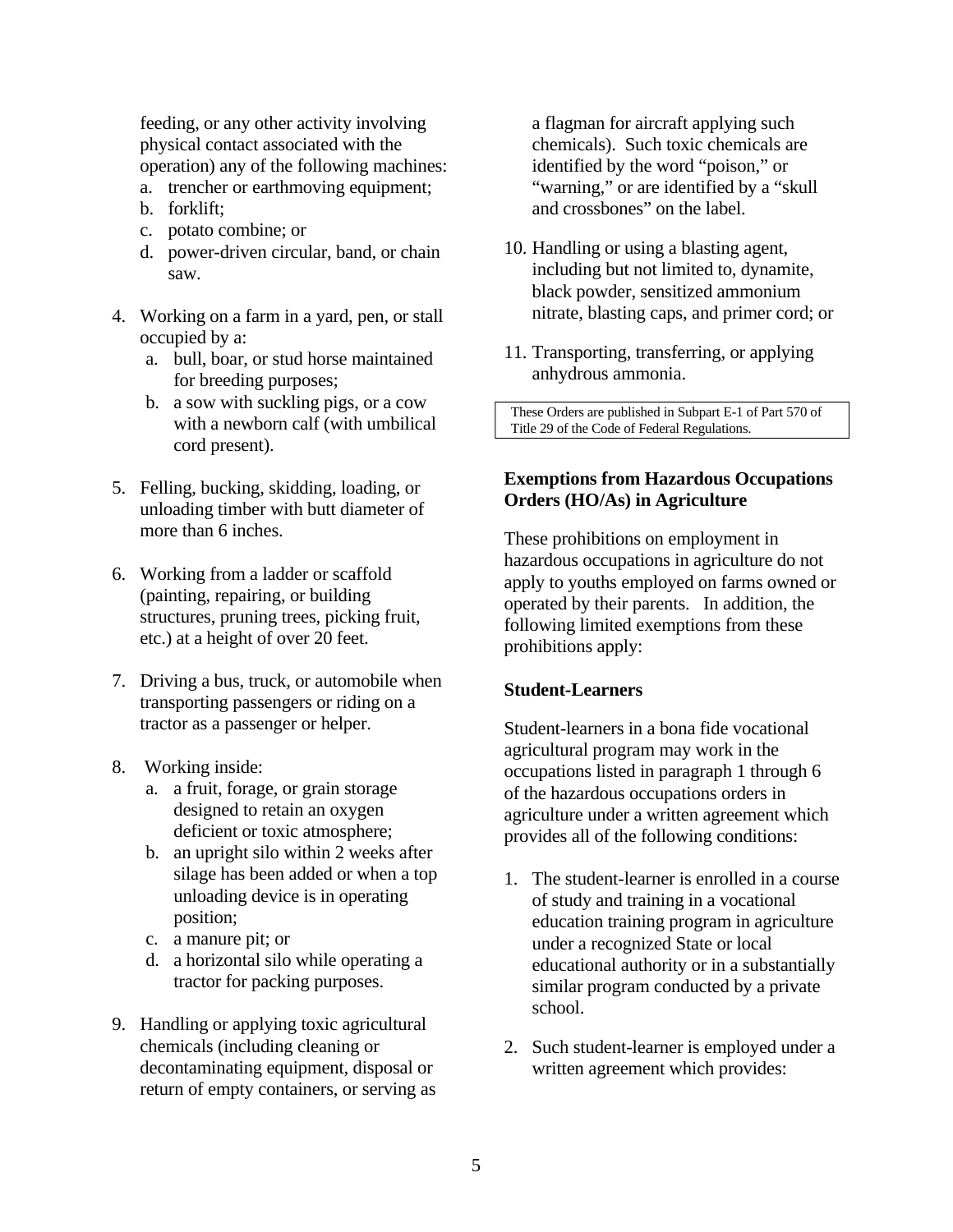- a. that the work of the student-learner is incidental to the training;
- b. that such work shall be intermittent, for short periods of time, and under the direct and close supervision of a qualified and experienced person;
- c. that safety instruction shall be given by the school and correlated by the employer with on-the-job training; and
- d. that a schedule of organized and progressive work processes to be performed on the job shall have been prepared.
- 3. Each such written agreement shall contain the name of the student-learner, and shall be signed by the employer and by a person authorized to represent the educational authority or school.
- 4. Copies of each agreement shall be kept on file by both the employer and either the educational authority or the school.

This exemption for the employment of student-learners may be revoked in any individual situation if it is found that reasonable precautions have not been observed for the safety of minors employed thereunder.

Although the regulations do not provide definitions of the terms *intermittent* and *short periods of time*, the Wage and Hour Division interprets those terms to mean that a studentlearner may not be the principal operator of prohibited machinery. The minor must work under the close supervision of a fully qualified and experienced adult, such as a journeyman. Further, the duties assigned the minor may not be such that he or she is constantly operating the prohibited machinery during the work shift, but only doing so as part of the training experience. This would preclude a student-learner from being a production worker, responsible for

spending a significant portion of the workday operating prohibited machinery or performing prohibited tasks. The Wage and Hour Division considers the continuous performance of otherwise prohibited work that exceeds one hour a day to be more than *intermittent* and more than for *short periods of time*. The Wage and Hour Division also considers the performance of otherwise prohibited work which totals more than 20% of the student-learner's work shift to be more than for *short periods of time*.

The regulations do not define the term *direct and close supervision*. The Wage and Hour Division's interpretation of *direct and close supervision* as it applies to student-learners is based on guidance pertaining to apprentices received from the Bureau of Apprenticeship and Training (BAT) which is part of the U. S. Department of Labor's Employment and Training Administration. BAT establishes ratios governing the number of journeymen and apprentices that may be employed on the job site in order to ensure worker safety and that the apprentices receive both proper training and supervision. BAT has advised the Wage and Hour Division that the most widely used ratio is one apprentice for the first journeyman on-site, and one apprentice for every three additional journeymen thereafter. The Wage and Hour Division considers the requirement of *direct and close supervision* to be met when there is one experienced adult working with the first student-learner on-site, and at least three experienced adults working alongside each additional student-learner. Of course, the requirement for *direct and close supervision*  applies only during the periods when the student-learner is actually performing work that would otherwise be prohibited by the HO/A.

The requirements regarding Student-Learners are published in Section 570.72(a), 29 CFR Part 570.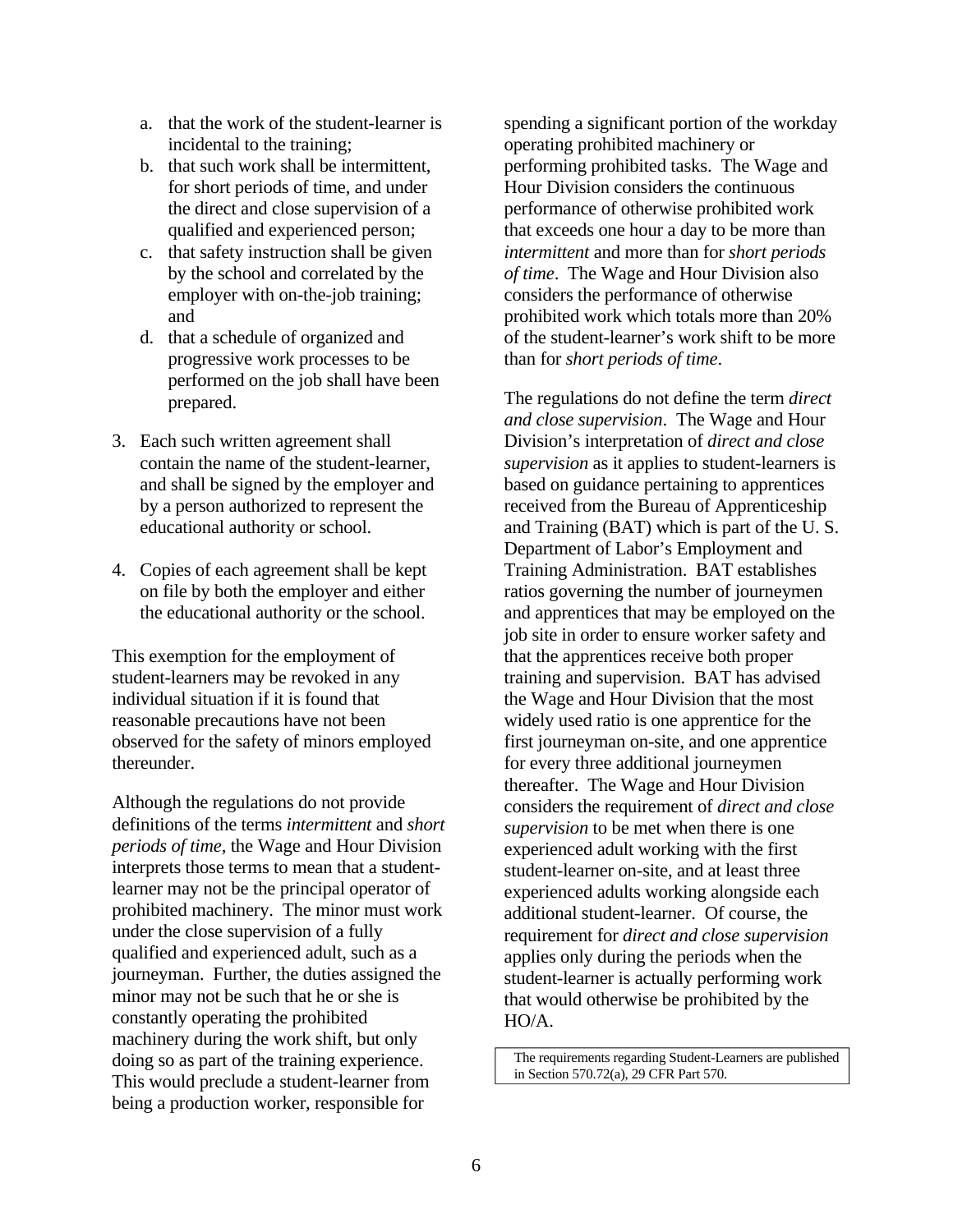#### **4-H Federal Extension Service Training Program**

Fourteen- and 15-year-old minors who hold certificates of completion of either the tractor operation or machine operation training program under 4-H may work outside school hours in the occupations for which they have been trained. Occupations for which these certificates are valid are covered by items 1 and 2 of the Hazardous Occupations Orders in Agriculture listed on page 4 of this publication. Farmers employing minors who have completed these programs must keep a copy of the certificates of completion on file with the minor's records.

 These requirements are published in Section 570.72(b) of Part 570 of Title 29 of the Code of Federal Regulations.

#### **Vocational Agriculture Training Program**

Fourteen and 15-year-old minors who hold certificates of completion of either the tractor operation or machine operation program of the U.S. Office of Education Vocational Agriculture Training Program may work in the occupations for which they have been trained. Occupations for which these certificates are valid are covered by items 1 and 2 of the Hazardous Occupations Order in Agriculture listed on page 4 of this publication. Farmers employing minors who have completed these programs must keep a copy of the certificates of completion on file with the minor's records.

 These requirements are published in Section 570.72(c) of Part 570 of Title 29 of the Code of Federal Regulations,

#### **Age Certificates**

Employers may protect themselves from unintentional violation of the child labor provisions by keeping on file an employment or age certificate for each minor employed to

show that the minor is the minimum age for the job. Certificates issued under most State laws are acceptable for purposes of the FLSA.

These requirements are published in Subpart B of Part 570 of Title 29 of the Code of Federal Regulations, *Certificates of Age*.

## **Recordkeeping for Employment of Minors in Agriculture**

Every employer of a minor under 18 years of age in agriculture shall maintain and preserve records containing the following information:

- Name in full.
- Place where the minor lives while employed. If the minor's permanent address is elsewhere, both addresses should be recorded (this is required for minor farmworkers – other than those employed by a parent or person standing in place of a parent – who are employed on days when school is in session or on any day when employed in an occupation found to be hazardous by the Secretary of Labor).
- Date of birth.
- The written consent of the parent or persons standing in place of the parent of the minor, if written consent is required to employ the minor on a farm.

Additional records may be required by Regulations, 29 CFR Part 516.2.

The FLSA does not require that a parent or person standing in the place of a parent employing his or her own children on a farm owned or operated by such a parent or person maintain records concerning the employment of his or her own children.

 These requirements are published in Sections 516.2 and 516.33 of Part 516 of Title 29 of the Code of Federal Regulations, *Records to be Kept by Employers*.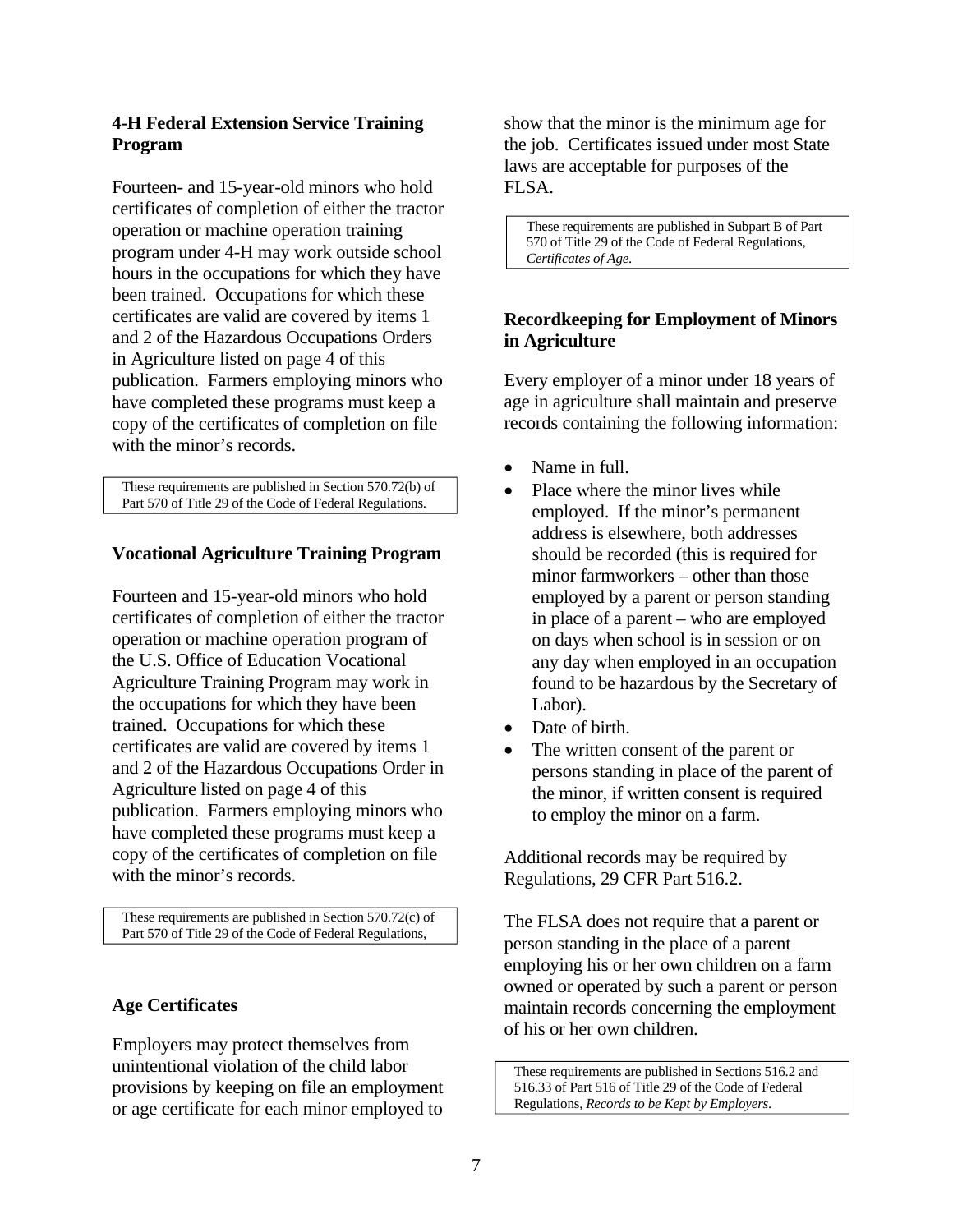#### **Enforcement of the Federal Child Labor Provisions**

The Department of Labor's Wage and Hour Division administers and enforces the child labor, minimum wage, overtime, and recordkeeping provisions of the Fair Labor Standards Act. The Wage and Hour Division also has enforcement responsibility for programs covering such things as prevailing wages for government contracts, the payment of special minimum wages, farm labor, family and medical leave, immigration, and polygraph testing. The FLSA authorizes Wage and Hour Division Investigators to conduct investigations and gather data on wages, hours of work, and compliance with the child labor provisions.

 These requirements are published in Sec. 11 of the Fair Labor Standards Act (29 U.S.C. §211)

#### **Penalties for Violation**

#### *Civil Money Penalties*

Employers may be subject to a civil money penalty of up to \$11,000 for each employee who is the subject of a child labor violation. When a child labor civil money penalty is assessed against an employer, the employer has the right, within 15 days after receipt of the notice of such penalty, to file an exception to the determination that the violation or violations of the child labor provisions occurred. When such an exception is filed with the office making the assessment, the matter is referred to the Chief Administrative Law Judge, and a formal hearing is scheduled. At such a hearing, the employer may, or an attorney retained by the employer may, present such witnesses, introduce such evidence, and establish such facts as the employer believes will support the exception. The determination of the amount of any civil money penalty becomes final if no exception is taken to the

administrative assessment thereof. If an exception is properly and timely filed, then the decision of the Administrative Law Judge, or the Department of Labor's Administrative Review Board when applicable, becomes the final order.

These requirements are published in Part 579 of Title 29 of the Code of Federal Regulations, Child Labor Violations, Civil Money Penalties; and in Part 580 of Title 29 of the Code of Federal Regulations, *Civil Money Penalties - Procedures for Assessing and Contesting Penalties*.

## *Hot Goods Injunction*

The FLSA authorizes the Department of Labor to seek injunctions to halt interstate shipment of goods tainted by "oppressive child labor." FLSA Section 12(a)(29 U.S.C. §212(a)) prohibits interstate commerce in such "hot" goods, stating that "[n]o producer, manufacturer, or dealer shall ship or deliver for shipment in commerce any goods produced in an establishment in the United States in or about which within 30 days prior to the removal of such goods therefrom any oppressive child labor [as defined in FLSA Section 3(l), 29 U.S.C. 203(l)] has been employed." It is not necessary for the employees to be working on the goods that are removed for shipment in order for those goods to be considered "hot goods."

These requirements are published in Sec. 12(a) of the Fair Labor Standards Act (29 U.S.C. §212(a))

#### *Injunction to Compel Compliance*

The FLSA authorizes the Department of Labor to seek injunctions against violators of the child labor provisions to compel their compliance with the law. Further violations could result in sanctions against such persons for contempt of court.

These requirements are published in Sec. 17 of the Fair Labor Standards Act (29 U.S.C. §217)